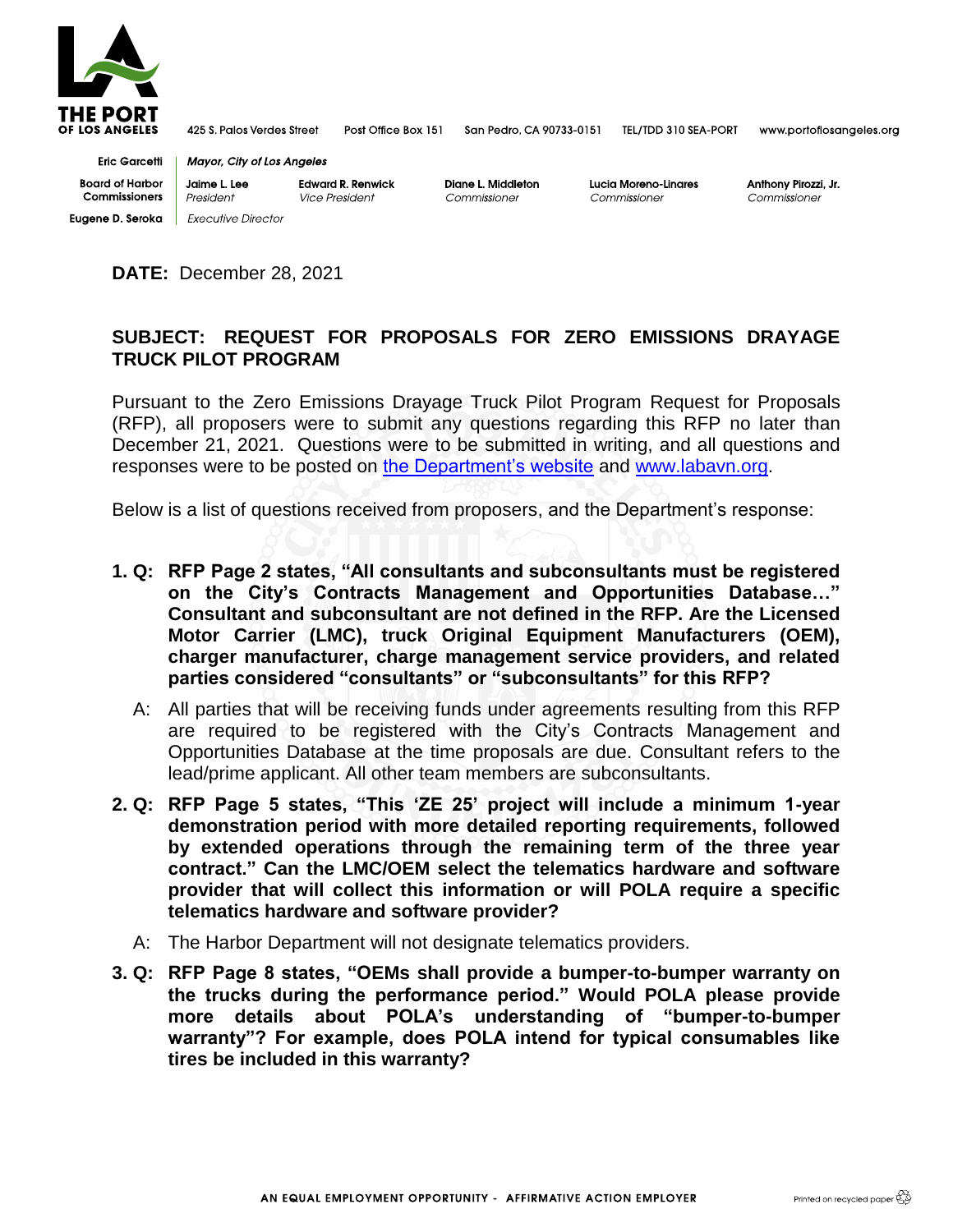- A: The intent of this language is to require a standard comprehensive warranty package from the OEM to LMC for the duration of the demonstration, which typically excludes "wear and tear" items such as tires, though specific details of warranties can be determined by LMCs in coordination with OEMs.
- **4. Q: RFP page 9 states, "the project team will be expect to provide the following data … Electricity Charged" via a "charging summary report." Will "electricity charged" be reported per truck and/or per charger, or can it be reported as a summary of all "electricity charged" for the project during the reporting period? Can this "charging summary report" be provided using data collected from a dedicated electricity meter? Can this "charging summary report" be provided using data collected from a telematics data collection device?**
	- A: Yes; Yes; The charging summary report would be considered responsive if it includes all electricity provided in total to the trucks deployed.
- **5. Q: RFP page 12-13, Item 6, states that Exhibit B must be completed for the proposal to be fully compliant. Is it the responsibility of the LMC to complete this document? Do all other team members, including the OEM, need to complete this document? Would you please more clearly explain how a LMC (or other team member) that does not meet any of these requirements would complete this document? Is the LMC the "prime consultant"? Are the other team members "subconsultants"? If none of the team members meet any of these requirements, do they still need to all register on the LABAVN website? Would you please confirm that Exhibit C does not need to be completed unless the LMC, or other team member, would like to apply for SBE status?**
	- A: The lead/prime applicant must complete Exhibit B. Any entity from the project team may be the lead/prime applicant. All parties that will be receiving funds under agreements resulting from this RFP are required to be registered with the City's Contracts Management and Opportunities Database at the time proposals are due. If applying as a Small Business Enterprise, your firm must complete the Small Business Proprietary Application (Exhibit C) and/or be certified through LABAVN as a small business enterprise.

#### **6. Q: We are assuming these trucks need to be commercial with ZEP/ZEV certification correct or can they be prototypes?**

 A: Yes, trucks deployed must be considered commercial, which is defined here as being accepted in the California Air Resources Board's (CARB) HVIP listing [\(https://californiahvip.org/vehiclecatalog/\)](https://californiahvip.org/vehiclecatalog/).

#### **7. Q: What is the deadline for truck deployment?**

- A: There is no specific deadline for deployment, however project timing is one of the scoring criteria (see Exhibit F).
- **8. Q: Could this grant/funding be stack with HVIP?**
	- A: Yes.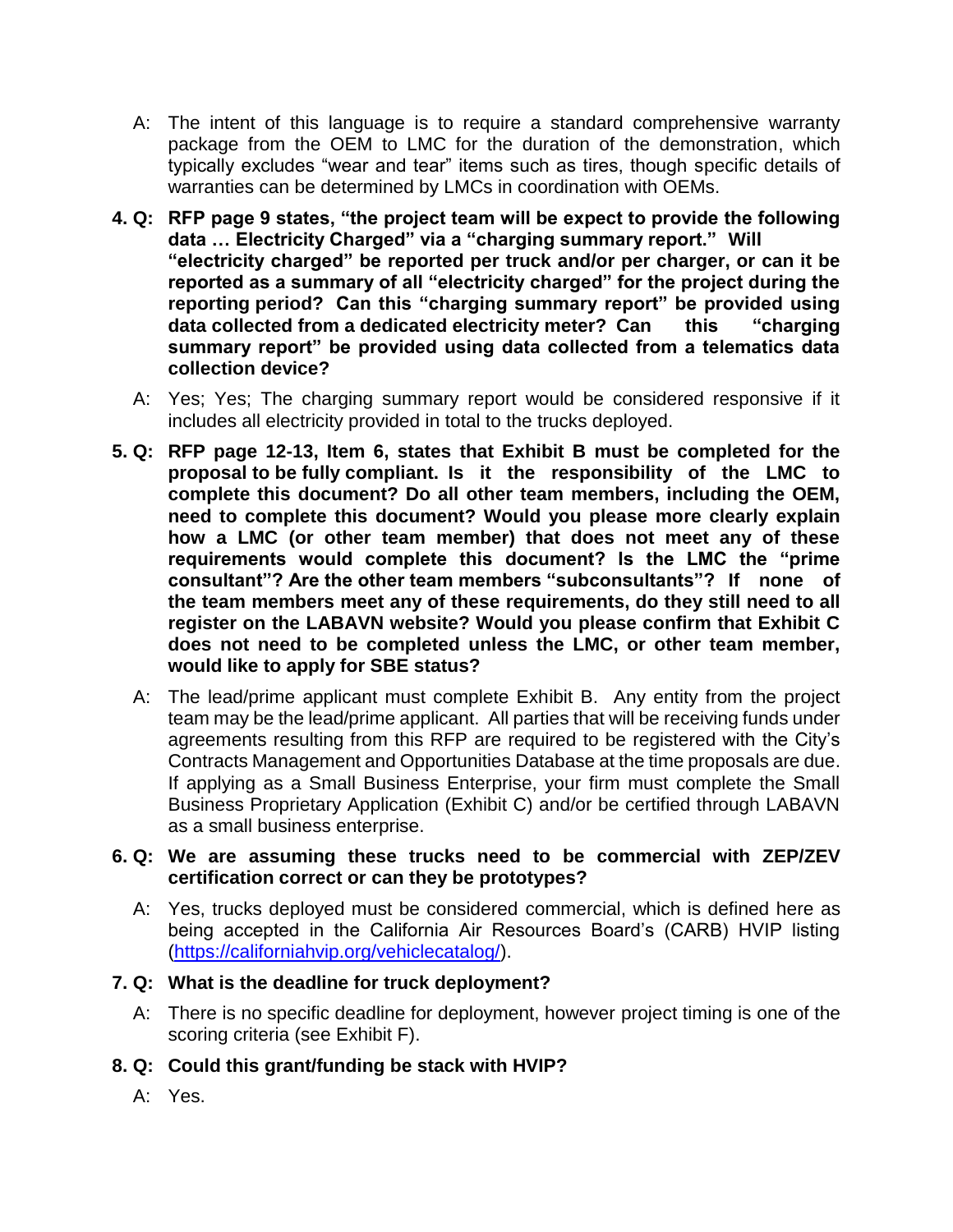- **9. Q: The RFP requires the truck to be "proven, through previous prototype testing, to be durable and meet the demands of the drayage truck duty cycle for at least one complete shift as defined by the lead LMC. Duty cycle specifics must be submitted as part of the application. OEMs will be responsible for providing previous testing reports as part of this application" Would it be acceptable to submit testing reports on the drivetrain performance in comparable vehicles? For fuel cell electric trucks to compete, there will need to be some openness here as these trucks are only beginning to be deployed into service. However if a licensed motor carrier with the Port of LA is willing to utilize the trucks in their operations, it should provide considerable reassurance to the Port of the viability of the trucks.**
	- A: OEMs are responsible for providing previous testing reports to prove durability and the capability of proposed models to meet the demands of the drayage truck duty cycle. Responses will be compared across proposals.
- **10. Q: Do you have a definition for "OEM"? My understanding is that this means the suppliers of the components for the truck that is commercially sold, as opposed to aftermarket part suppliers which provide alternate parts. In this case, truck manufacturers which buy "gliders" or chassis from other suppliers but build in their own drivetrain systems would qualify as an OEM. Is this correct?**
	- A: The term OEM in this context is referring to truck manufacturers that produce Class 8 trucks for sale in California. Deployed trucks must be considered commercial, which is defined here as being accepted in the California Air Resources Board's (CARB) HVIP listing [\(https://californiahvip.org/vehiclecatalog/\)](https://californiahvip.org/vehiclecatalog/).
- **11. Q: Can awarded funding from this RFP be "stacked" with other grant funds? Specifically, can it be stacked with HVIP, Carl Moyer, Prop 1B GMERP, MSRC funding, VW, CEC funding, CARB funding, or other similar funds?**
	- A: Yes.
- **12. Q: Can an LMC lease the zero-emission drayage trucks to be deployed under this program, or must it buy the trucks?**
	- A: That is a decision for the project team, likely between the LMC and the OEM. We expect that a member of the team will own the truck(s). Proposals that involve a lease will be carefully reviewed and may require follow up information.
- **13. Q: On Page 7 of the RFP, it states, "OEMs will be responsible for providing previous testing reports as part of this application." Can you please elaborate on what kind of previous testing reports should be included?**
	- A: OEMs are responsible for providing previous testing reports to prove durability and the capability of proposed models to meet the demands of the drayage truck duty cycle. Responses will be compared across proposals.
- **14. Q: On Page 10 of the RFP, it states, "One (1) digital copy of your proposal, as one complete file in .pdf format, must be submitted on or before 3:00 p.m.**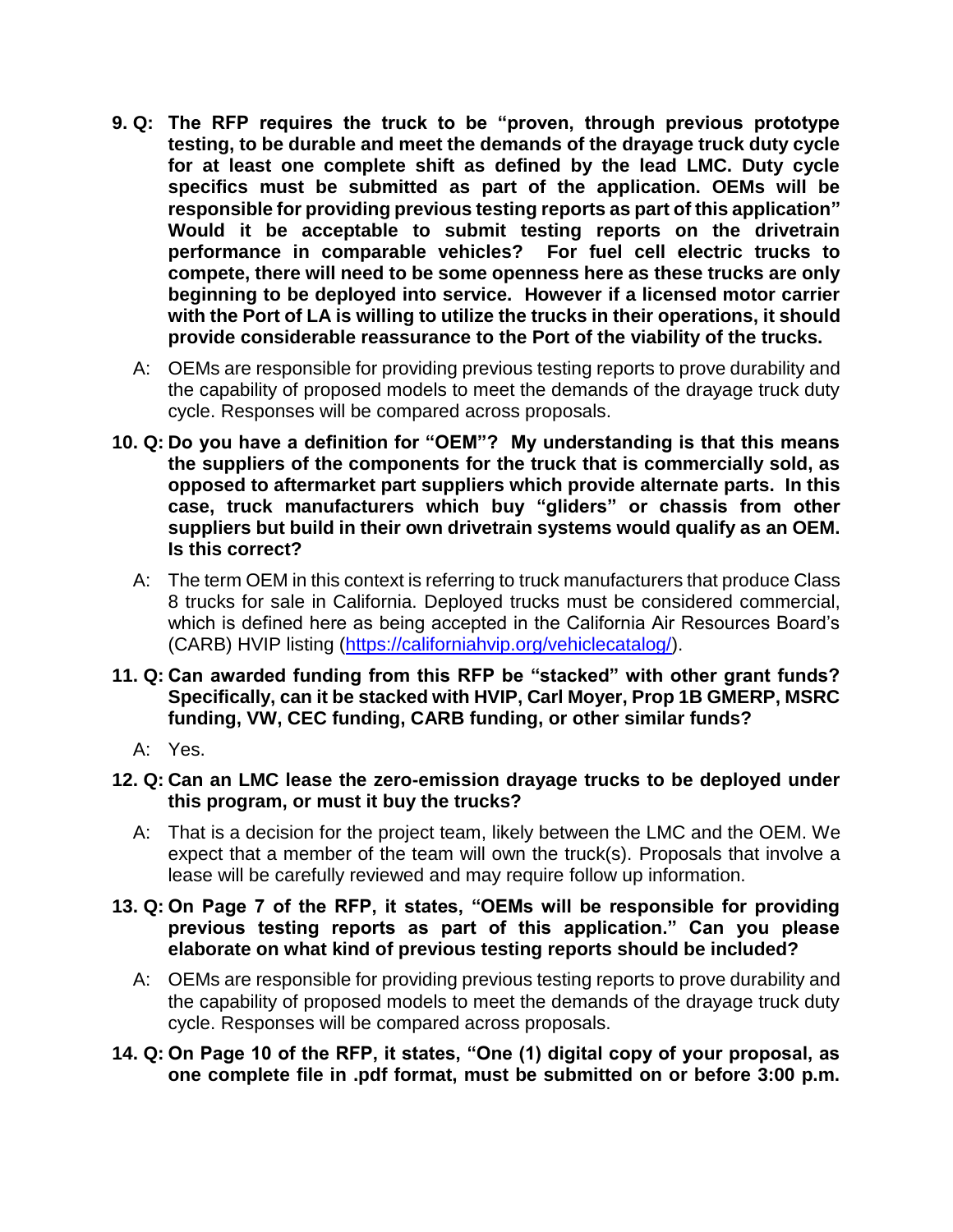**PST on Tuesday, January 4, 2022 to" and then the sentence ends. Who must the proposal be submitted to?**

- A: Proposals shall be submitted to Tanisha Herr at [THerr@portla.org.](mailto:THerr@portla.org)
- **15. Q: In the Affidavit of Company Status form, it states, "Further, the undersigned agrees to provide complete and accurate information regarding ownership in the named firm, and all of its domestic and foreign affiliates, any proposed changes of the ownership and to permit the audit and examination of firm ownership documents, and the ownership documents of all of its domestic and foreign affiliates, in association with this agreement." Does this mean that all information regarding the applicant's ownership, affiliates, and ownerships documents must be provided at the time of application submittal with this form?**
	- A: No. If applying as a Small Business Enterprise, your firm must complete the Small Business Proprietary Application and/or be certified through LABAVN as a small business enterprise. Any changes in business status must be reported throughout the course of the agreement.

#### **16. Q: On the Consultant Description Form, what should be entered for "Award Total" when an award has not yet been made?**

- A: Submissions should include the requested award amount.
- **17. Q: In Exhibit F, it states, "Participating LMC(s) with 5 or less in the PDTR at time of application." Can you please clarify what "5 or less in the PDTR" means?**
	- A: The 5 or less refers to "*trucks"* currently registered for operations in the Port Drayage Truck Registry (PDTR). This requirement is intended to provide an opportunity for small trucking companies/LMCs to participate in this program.
- **18. Q: Is this funding stackable with other local, state, or federal funding opportunities?**
	- A: Yes.
- **19. Q: Do fleets have to deploy the vehicles within a certain amount of time? (RFP lists "truck purchase orders shall be placed immediately upon contract execution, but I couldn't find details on deployment.)**
	- A: There is no specific deadline for deployment, however project timing is one of the scoring criteria (see Exhibit F).
- **20. Q: On the original announcement of this program on the Port of LA website it seemed that the funding was coming from revenue from the Clean Truck Fund rate, but that isn't listed anywhere on the RFP. To clarify, what is the funding source of this program?**
	- A: The source of funding allocations will be determined at the time of contract approval by the Board of Harbor Commissioners.
- **21. Q: The RFP states "Fueling Infrastructure required to support this ZE truck deployment will be the financial and operational responsibility of the**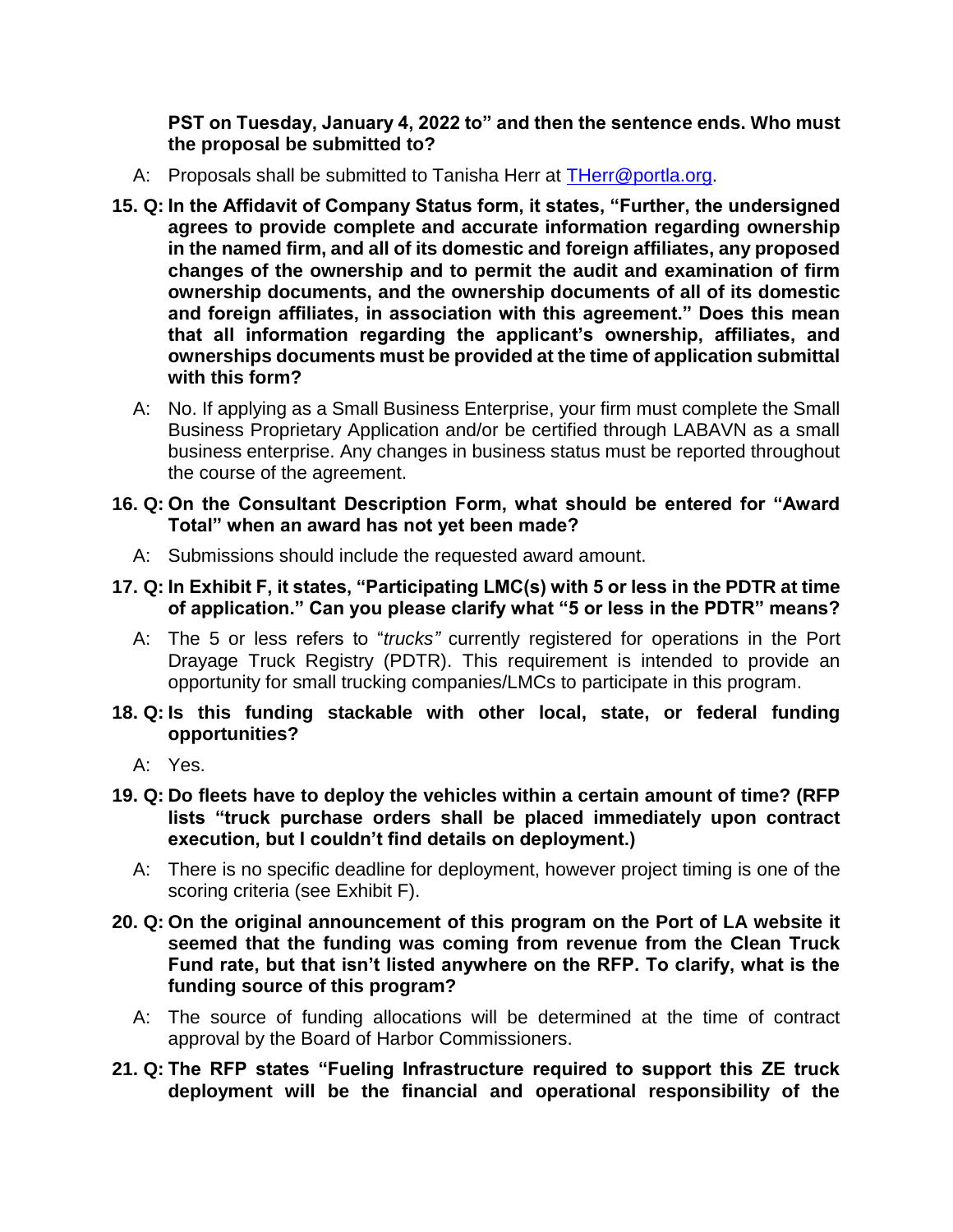**selected applicant" does this mean that infrastructure is not eligible for funding?**

- A: Correct.
- **22. Q: We know the goal is to fund at least 10 vehicles, is there a maximum per vehicle?**
	- A: There is not a maximum per vehicle, but there is a total maximum of \$3,000,000 that will not be exceeded.
- **23. Q: Terms – Please more explicitly define the below terms and the involved parties each term is intended to describe (LCM, OEM, etc.):**

**Consultant; Subconsultant; Proposers; Proposing Consulting Firm – section 3.4; Prime and any subconsultants; Firm – section 4 intro; "Respondent" or "Applicant," which appears to apply to the LCM and OEM.**

 A: All of these are boilerplate contracting terms for Harbor Department RFPs. Each proposal must describe the entire project team, including at least one LMC and one OEM, as described in the RFP. These forms use standard contracting language for RFPs with the City. Details will be negotiated as part of an awardee's contracting process including any clarifications that may be needed on these forms.

Proposer/Proposing Consulting Firm/Consultant/Prime are all referring to the Lead Applicant.

Subconsultant" is any other project team member that would receive funding if awarded.

- **24. Q: As manufacturing processes and dealer networks are already established and any deviation from normal processes would be costly to budgetary and schedule considerations, what is required, if anything, for an OEM to show "best efforts to afford the opportunity to Local Business Enterprises?**
	- A: These forms use standard contracting language for RFPs with the City. Details will be negotiated as part of an awardee's contracting process including any clarifications that may be needed on these forms. There is no Local Business Enterprise Preference for this contract opportunity. The forms are requested for tracking information purposes only.

#### **25. Q: Proprietary Information – Please explain the intent of this statement.**

**Consultant need not obtain for City the right to use any idea, design, method, material, equipment or other matter which is the subject of a valid patent, unless such patent is owned by Consultant or one of its employees, or its Subconsultant or the Subconsultant's employees, in which case such right shall be obtained without additional compensation." This statement reads as though it is not limited to use of information under the grant, but rather would give license to the "consultant's" and "subconsultant's" entire patent portfolio, for current and future use by the City.**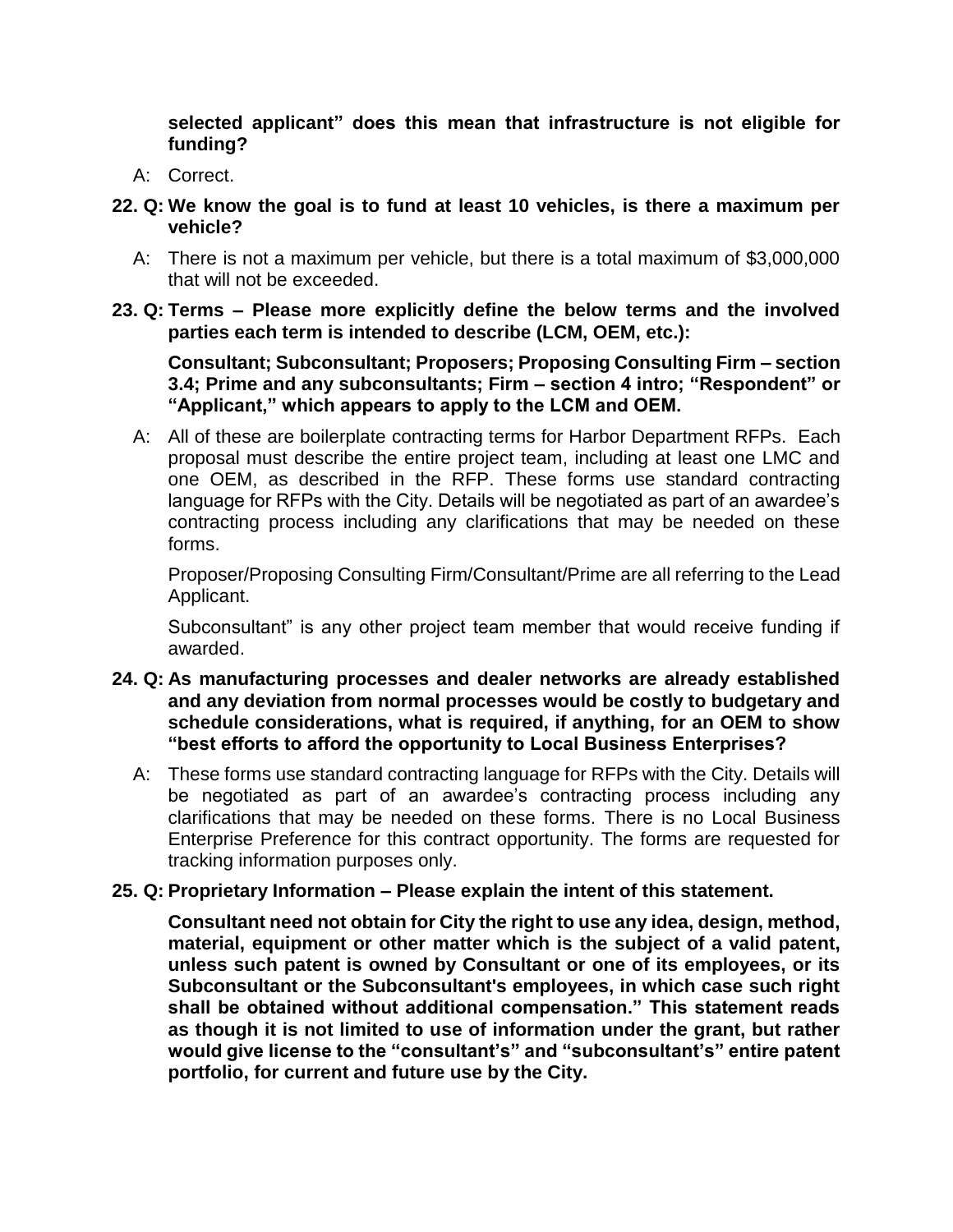**Additionally, this appears to give right to patents of employees, which the consultant or subconsultant may not have ownership of and therefore cannot commit that license to the City. An updated version of this statement could read: "Consultant need not obtain for City the right to use any idea, design, method, material, equipment or other matter which is the subject of a valid patent in order to use the Property, unless such patent is owned by Consultant or one of its employees, or its Subconsultant or the Subconsultant's employees, in which case such right shall be obtained without additional compensation."**

- A: This is standard contracting language which cannot be negotiated.
- **26. Q: 4.11 – Confidentiality -Please confirm that the intention of this paragraph is that all materials containing information relating to the City's review, documentation, analysis, and evaluation of the work as it pertains to the grant agreement and any recommendations by the consultant are considered confidential and the consultant may not share such information to anyone except as necessary to perform work under the agreement.**
	- A: These forms use standard contracting language for RFPs with the City, which cannot be negotiated.

# **27. Q: Is there any opportunity to extend the question period under the RFP?**

 A: The RFP deadline was extended two weeks under the second amendment to the RFP.

# **28. Q: Can trucks be deployed during the second quarter of 2023?**

 A: There is no specific deadline for deployment, however project timing is one of the scoring criteria (see Exhibit F).

#### **29. Q: Please provide us with an up-to-date list of LMC.**

A: Link provided:

[https://kentico.portoflosangeles.org/getmedia/7ce00a83-e08f-48e8-bcc6](https://kentico.portoflosangeles.org/getmedia/7ce00a83-e08f-48e8-bcc6-af63b3887132/POLA-Concessionaire-List) [af63b3887132/POLA-Concessionaire-List](https://kentico.portoflosangeles.org/getmedia/7ce00a83-e08f-48e8-bcc6-af63b3887132/POLA-Concessionaire-List)

## **30. Q: Can the teams include a non-OEM or non-LMC to complete a portion of the project scope, such as the reporting?**

A: Yes.

## **31. Q: Are costs associated with scope assigned to a third party (e.g., reporting) an allowable form of cost share?**

A: Yes.

# **32. Q: Can you please confirm that the LMC must be the prime applicant?**

 A: No, any entity from the project team may be the lead/prime applicant. The project team must include at least one LMC, as described in the RFP.

# **33. Q: Can a non-profit be an eligible applicant?**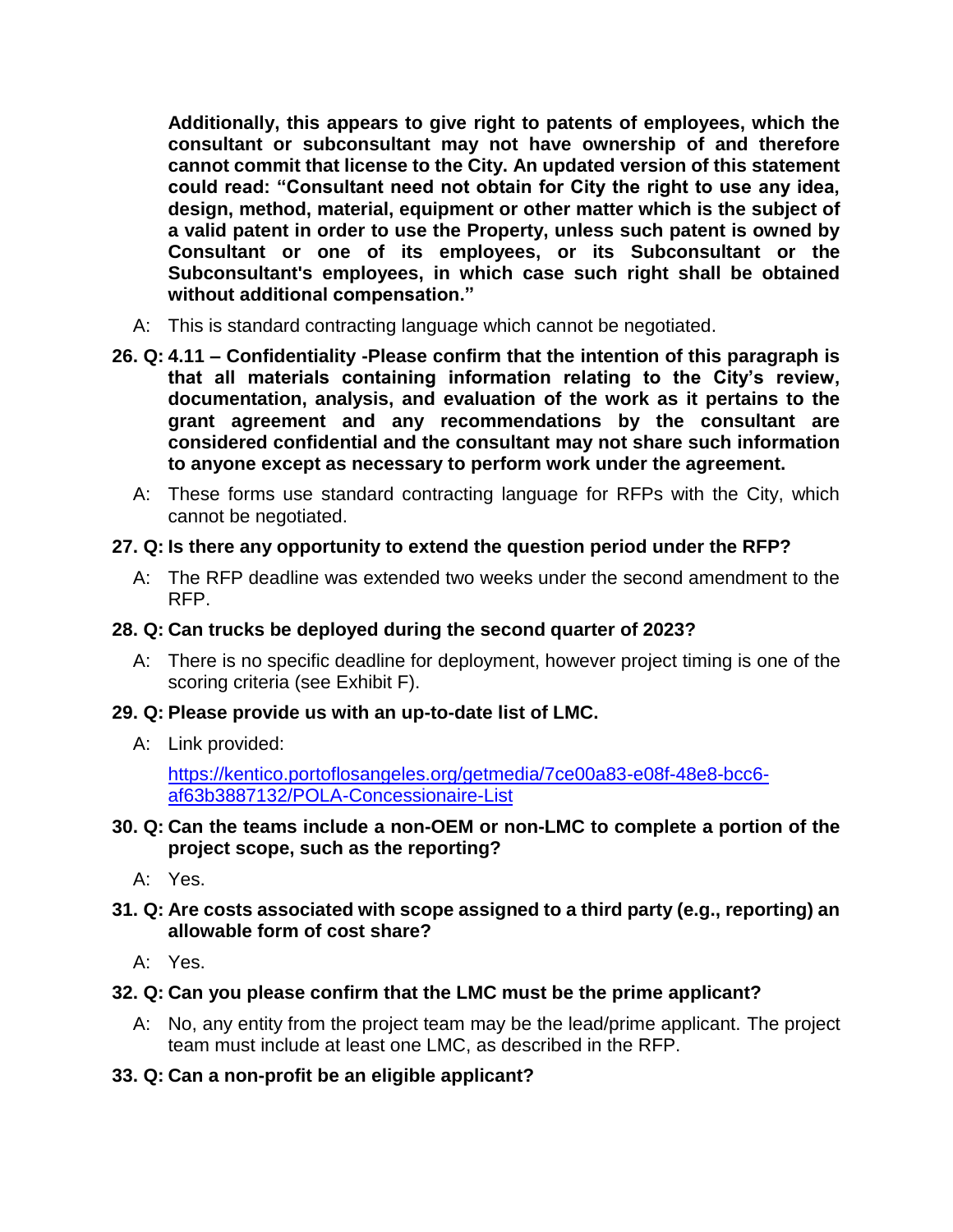A: Yes, provided they are leading a project team that consists of at least one LMC and at least one truck OEM.

## **34. Q: What is the expected start and end date of the project?**

- A: Project start date(s) will vary depending on awarded contract negotiations. Any resulting agreement's term will be 3 years.
- **35. Q: Can HVIP funding be applied to the purchase of the trucks, in addition to the grant funds?**
	- A: Yes
- **36. Q: Can the trucks be leased by the LMC or must they be purchased (RFP mentions, LMC is to own and insure trucks)?**
	- A: That is a decision for the project team, likely between the LMC and the OEM. We expect that a member of the team will own the truck(s). Proposals that involve a lease will be carefully reviewed and may require follow up information.
- **37. Q: Are drayage operations going to the inland empire eligible? (RFP mentions operations within 25 miles of port are well suited).**
	- A: All operations are eligible.
- **38. Q: The proposal asked for infrastructure costs to support the operations of the electricity and/or hydrogen fueling infrastructure. These costs normally take weeks up to months for the necessary plans and costs from the utilities and/or contractor. With the January Proposal due date, can cost estimate be submitted as the details are you requesting for the infrastructure?**
	- A: Yes, estimates are expected if the proposed infrastructure is being incorporated as match funding. Awarded contracts will acknowledge the estimated amounts, and the project team will be responsible for maintaining records that show the actual expenditures during the project.
- **39. Q: In the proposal, the target mileage range within the Port is 25 Miles. Is it possible to venture up to 40 miles, one away, to deliver containers directly from the Ports?**
	- A: All operations are eligible.

# **40. Q: Can the trucks be leased and well as purchased?**

- A: That is a decision for the project team, likely between the LMC and the OEM. We expect that a member of the team will own the truck(s). Proposals that involve a lease will be carefully reviewed and may require follow up information.
- **41. Q: Will warehouse to Warehouse drayage be considered within the "25 Mile" Range?** 
	- A: To qualify for this grant, project trucks will be expected to average, at a minimum, fifty (50) revenue service drayage trips to the Port per year of demonstration.

## **42. Q: Can other funding (State and Federal) be used in conjunction with the POLA Funding for this project if awarded?**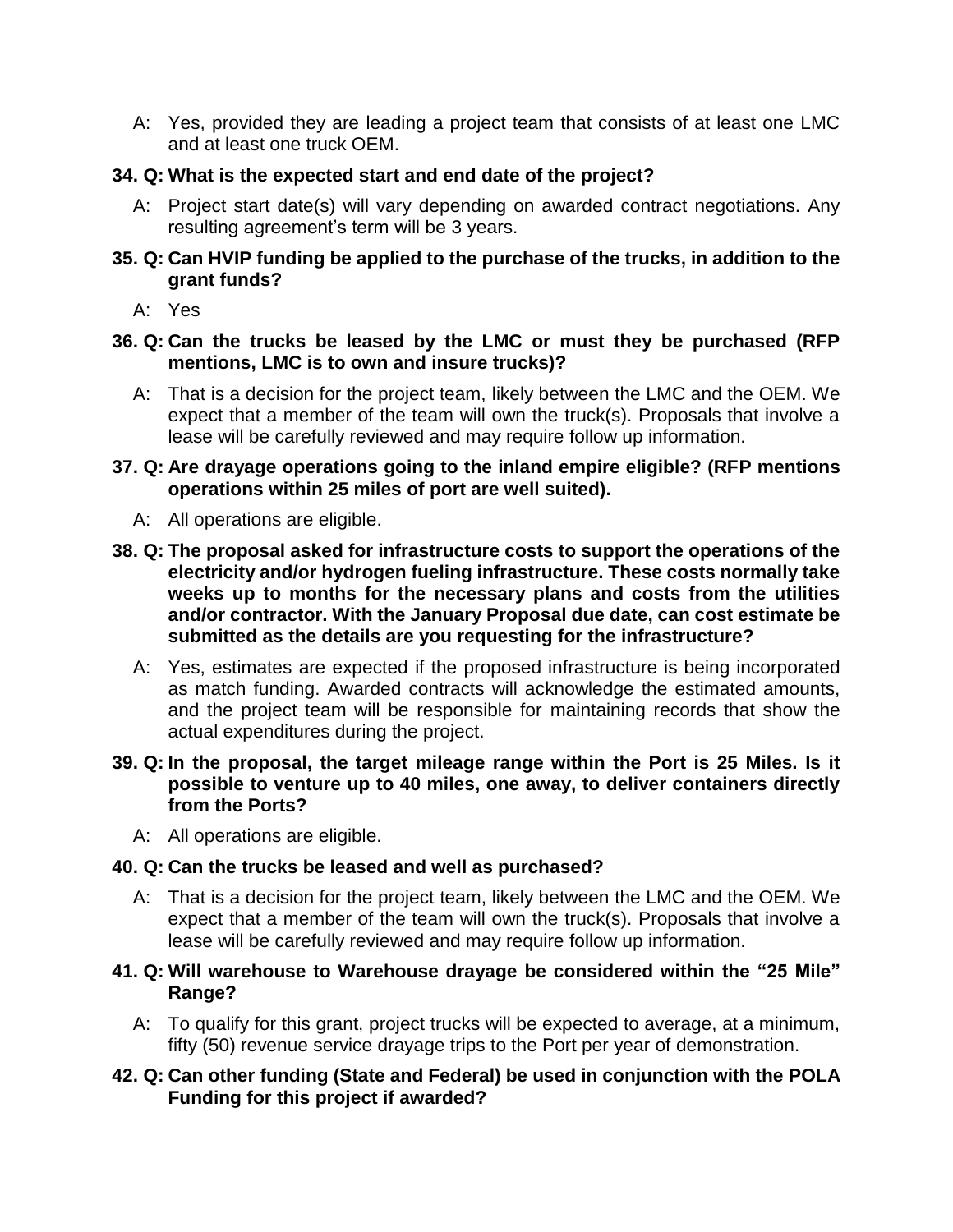A: Yes.

# **43. Q: I read in the proposal that the demonstration is 1 year but also see there is a 3-year commitment. Please explain the length of the contract.**

- A: The project shall commence after the contract is approved by the Board of Harbor Commissioners and fully executed by all parties. Contract term will be for 3 years. From the RFP:
	- "Truck purchase orders shall be placed immediately upon contract execution."
	- Following delivery, "The LMC shall commit to operating the ZE drayage trucks for the duration of the contract".
	- "Monthly reporting for the first year of the demonstration period shall be required of the project leader."
	- "A final report will be required at the end of the 3-year commitment."

## **44. Q: I see the OEM is only required to provider "Bumper to Bumper" Warranty on the trucks during the performance period. What is the Performance Period?**

 A: The Performance Period begins upon truck deployment and extends through the remaining time of the awarded three year contract. See timing details in the answer to #43 above.

## **45. Q: With the tremendous cost of the Zero Emission Vehicles, should the OEM be required to have "Bumper to Bumper" Warranty Coverage on the vehicle for the entire period under contract?**

 A: The intent of this language is to require a standard comprehensive warranty package from the OEM to LMC for the duration of the demonstration, which typically excludes "wear and tear" items such as tires, though specific details of warranties can be determined by LMCs in coordination with OEMs.

# **46. Q: What happens if the OEM's vehicle fails during the contract period?**

 A: Responses will depend on the specific failure and final terms of the executed contract. "Project trucks will be expected to average a minimum of fifty (50) revenue service drayage trips to the Port per year of demonstration." As this is an average, additional trips could be performed when the truck is returned to service.

# **47. Q: Are the driver costs (Wage & Benefits) considered In-Kind Contributions?**

- A: Yes.
- **48. Q: Are any subconsultants included in an application required to complete CEC Form 50 and/or CEC Form 55?**
	- A: No, these forms shall be completed by the lead/prime applicant.

# **49. Q: Are subconsultants required to submit a letter of acceptance of Standard Contract Provisions in an application?**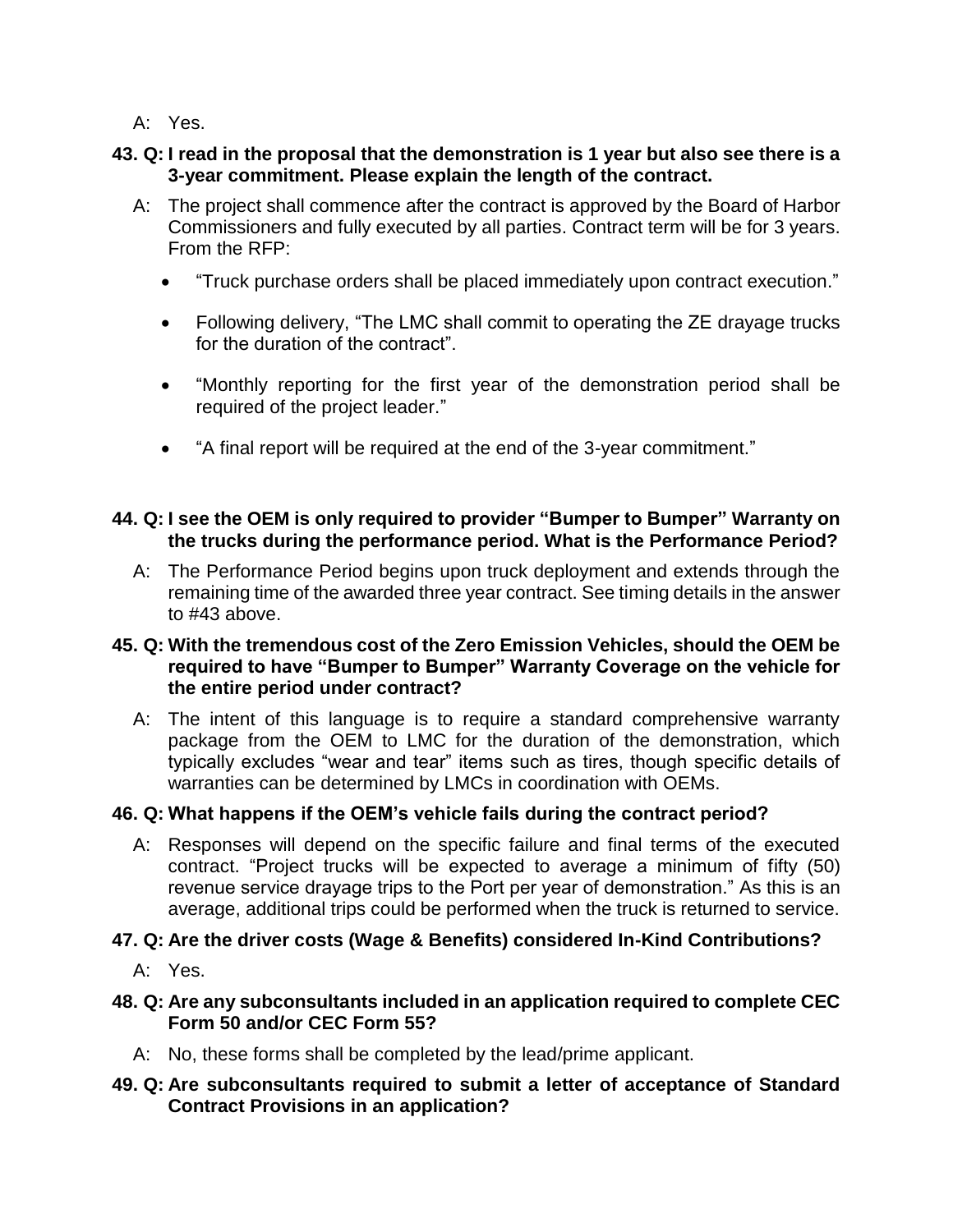- A: No, this shall be completed by the lead/prime applicant.
- **50. Q: Please confirm the email address for submitting the digital copy of the proposal.**
	- A: Proposals shall be submitted to Tanisha Herr at [THerr@portla.org.](mailto:THerr@portla.org)

## **51. Q: Does the Port of LA have a preferred fleet size for the responding LMCs?**

- A: The Port of Los Angeles does not have a preference with respect to responding/participating LMC fleet size. A scoring bonus will be applied to applications that include at least one LMC that operates a fleet of five or less trucks. This requirement is intended to provide an opportunity for small trucking companies/LMCs to participate in this program.
- **52. Q: We have heard from several LMCs, including some listed among your top 20 carriers serving POLA, that a "Labor Peace Agreement" presents a serious obstacle to applying for this grant application. While they claim a good working relationship with their employees, they do not want to be in position of being forced to grant organizing concessions to unions. As understood by one LMC, "A labor peace agreement is an arrangement between a union and an employer under which one or both sides agree to waive certain rights under federal law with regard to union organizing and related activity. While these agreements can be negotiated voluntarily, some state and local governments have attempted to impose them on employers by passing labor peace ordinances. Will POLA consider waiving this requirement?**
	- A: No.
- **53. Q: Does the LMC have to be physically located in the City of Los Angeles or is it only necessary for the trucks to call the Port of Los Angeles regardless of location?**
	- A: Requirements will be tied only to calls at the Port of Los Angeles.
- **54. Q: Are Truck OEMs included as "proposers" and required to submit the same forms as must be included by the LMC (SBE/VSBE, CEC 50 and 55, letter of acceptance of terms)?**
	- A: Only the lead/ prime applicant will need to submit the administrative forms.
- **55. Q: Please define the "performance period" and "entire project duration," as referenced at the top of page 8 of the RFP.**
	- A: Project start date(s) will vary depending on awarded contract negotiations. Any resulting agreement's term will be 3 years. There is a 12-month reporting period that begins upon initial deployment of the trucks. See timing details in the answer to #43 above.
- **56. Q: Can multiple LMCs put in one combined application that would deploy trucks at multiple sites? Would this be ok if the total deployment is ten trucks total? Would this be ok if the total deployment at at least one site is ten trucks total?**